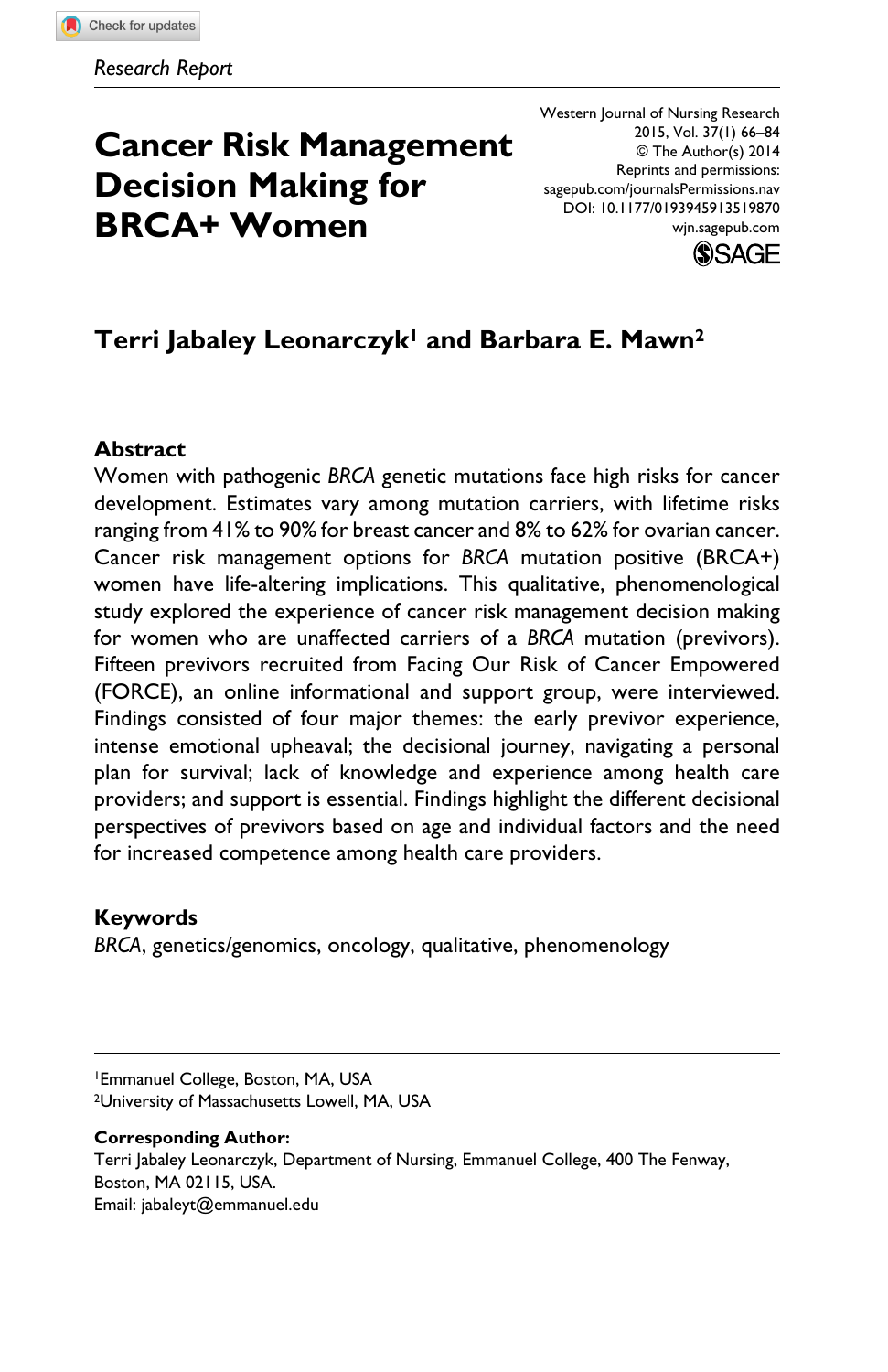Approximately 1 in 400 Americans carries a pathogenic *BRCA1* or *BRCA2* mutation. *BRCA* mutations cause a hereditary syndrome, characterized by specific patterns of cancer development within a family, and the majority of hereditary breast and ovarian cancer (HBOC) is associated with *BRCA* mutations (National Comprehensive Cancer Network [NCCN], 2013; Welcsh & King, 2001). Compared with the 13% risk for breast cancer and less than 2% risk for ovarian cancer in the general population, *BRCA* mutation positive (BRCA+) women's risks are dramatically higher. The probability of developing cancer varies among carriers based on individual and familial factors (Antoniou et al., 2003), with lifetime estimates ranging from 41% to 90% for breast cancer and 8% to 62% for ovarian cancer (NCCN, 2013). Estimated cumulative risk by age 70 for women with *BRCA1* mutations is 55% to 65% for breast cancer and 39% for ovarian cancer. Estimated cumulative risk for those with *BRCA2* mutations is 45% to 47% for breast cancer and 11% to 17% for ovarian cancer (Antoniou et al., 2003; National Cancer Institute [NCI], 2013). Current cancer risk management recommendations for previvors (unaffected *BRCA* mutation carriers) include options for prophylactic mastectomy, prophylactic oophorectomy, intensive surveillance, and chemoprevention (NCCN, 2013).

Each option for cancer risk management has potentially negative outcomes that must be considered. The decision-making process is complex, with life-altering implications that differ with each choice and change over time. Prophylactic surgeries afford the greatest cancer risk reduction benefit. Bilateral prophylactic mastectomy reduces the risk of developing breast cancer by more than 90%. Bilateral salpingo-oophorectomy not only reduces the risk of developing ovarian cancer by 80% to 90% but also reduces the risk of breast cancer by 50% (NCCN, 2013; Rebbeck, Kauff, & Domchek, 2009; Schwartz et al., 2003). However, in addition to surgical risks, bilateral prophylactic mastectomy has effects on body image and femininity, and precludes breast feeding; and prophylactic oophorectomy results in menopause and loss of fertility (Armstrong, Schwartz, Randall, Rubin, & Weber, 2004; Finch et al., 2011; NCI, 2013).

Chemoprevention is a second option for cancer risk reduction. Oral contraceptives reduce the risk of developing ovarian cancer in BRCA+ women by up to 70% (Iodice et al., 2010; NCCN, 2013; Rice, 2010; Whittemore et al., 2004). Few studies have been done to evaluate the use of tamoxifen or raloxifene in previvors. In a randomized clinical trial, tamoxifen was shown to decrease breast cancer incidence in *BRCA2* previvors by 62%, but there were no significant findings in the *BRCA1* group (King et al., 2001). Few previvors report having used tamoxifen or having discussed it with their providers (Metcalfe et al., 2005).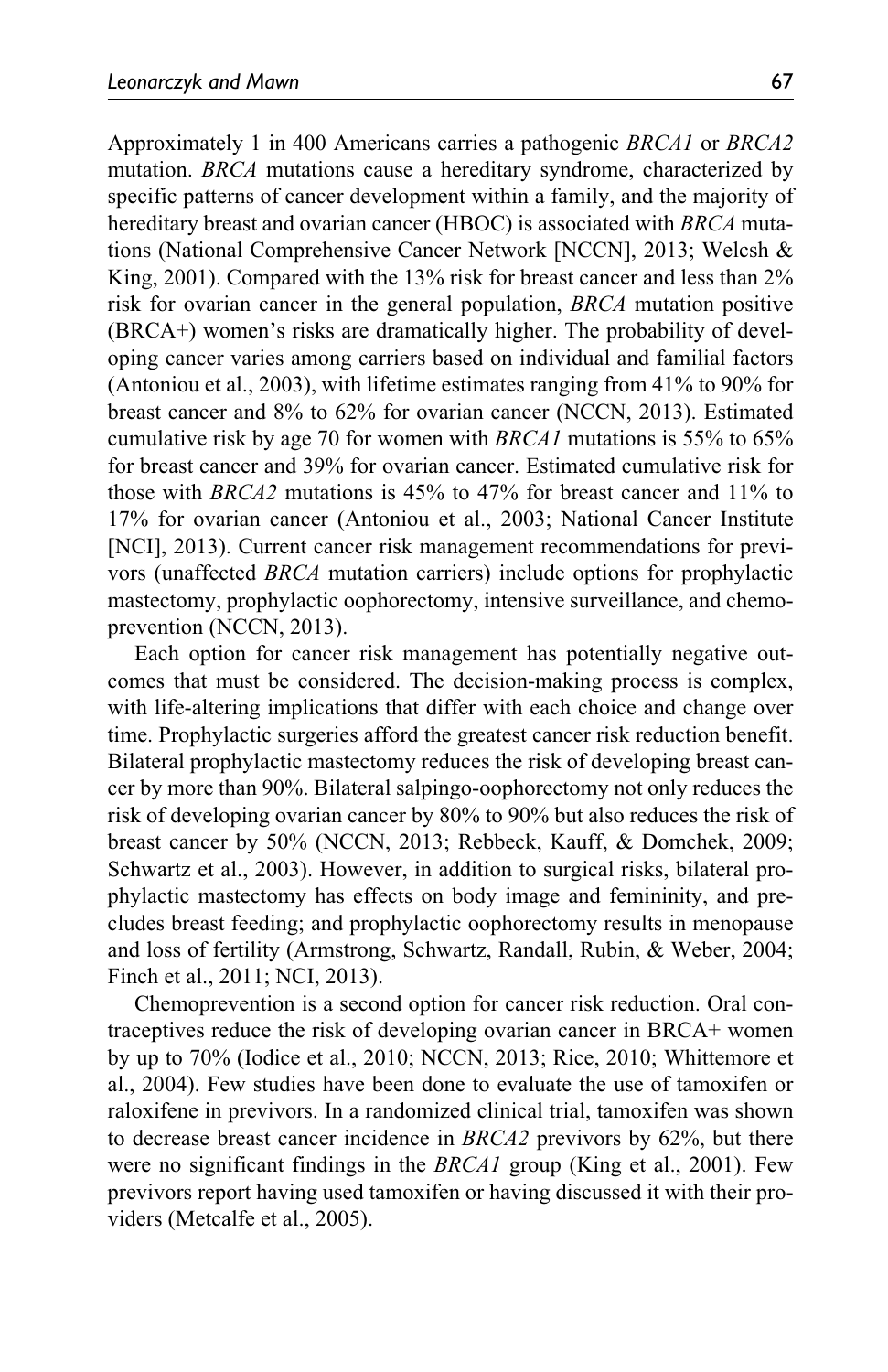A third option for cancer risk management is intensive screening. Although risk is not reduced, there is a survival benefit to early detection of both breast and ovarian cancer. For BRCA+ women, current recommendations for breast cancer screening are mammography and magnetic resonance imaging (MRI) annually, performed on Day 7 to 15 of the menstrual cycle for premenopausal women, beginning at age 25 or based on the earliest age onset of disease in the family; clinical breast exams semi-annually starting at 25; and monthly breast self-exams beginning at age 18 (NCCN, 2013). Due to the lethality of ovarian cancer and the low predictive value of screening measures, prophylactic oophorectomy remains the primary recommendation for previvors between the ages of 35 and 40 when childbearing is complete (Balmana, Diez, Rubio, & Castiglione, 2010; Kurian, Sigal, & Plevritis, 2010; NCCN, 2013). For those who choose not to have this surgery, transvaginal ultrasound and CA-125 antigen blood tests should be considered every 6 months starting at age 30 or 5 to 10 years earlier than the earliest age onset of ovarian cancer in the family (NCCN, 2013).

The challenge of decision making for BRCA+ women lies in the complex process of weighing risks and benefits of cancer risk management choices over a lifetime (Balmana et al., 2010; NCCN, 2013; NCI, 2013). Health care professionals' assessment of risk perception, fear, anxiety, and apprehension are important issues in counseling and managing HBOC families (Berliner & Fay, 2007; Lynch, Snyder, Lynch, Riley, & Rubinstein, 2003). For BRCA+ women, genetic counseling and support in the decisional process (Chen et al., 2002) with consideration of individual needs and concerns are paramount (Schwartz, Peshkin, Tercyzk, Taylor, & Valdimarsdottir, 2005). Experiences of cancer within the family, particularly the loss of a mother, influence cancer risk management decision making (Hamilton, Williams, Bowers, & Calzone, 2009). Open communication with friends, family, and significant others reduces feelings of stigmatization and isolation and decreases psychological distress (den Heijer et al., 2012). Young previvors rely heavily on parents for support and although formal support reduces distress, services are often unavailable or underutilized (Werner-Lin, 2008b). For 18- to 24-year old previvors, readiness, autonomy, and confidence in making cancer risk management decisions are evolutionary processes. In this process, parents are a strong means of support (Werner-Lin, Hoskins, Doyle, & Green, 2012).

BRCA+ women view themselves as being genetically damaged and are concerned about passing on a mutation to biological children. This concern is tempered by the hope for future, positive developments in genetics and cancer risk management, and in most cases does not deter them from deciding to have children (Hamilton, 2012; Werner-Lin, Rubin, et al., 2012). Among childless BRCA+ women, knowledge of a deleterious mutation overshadows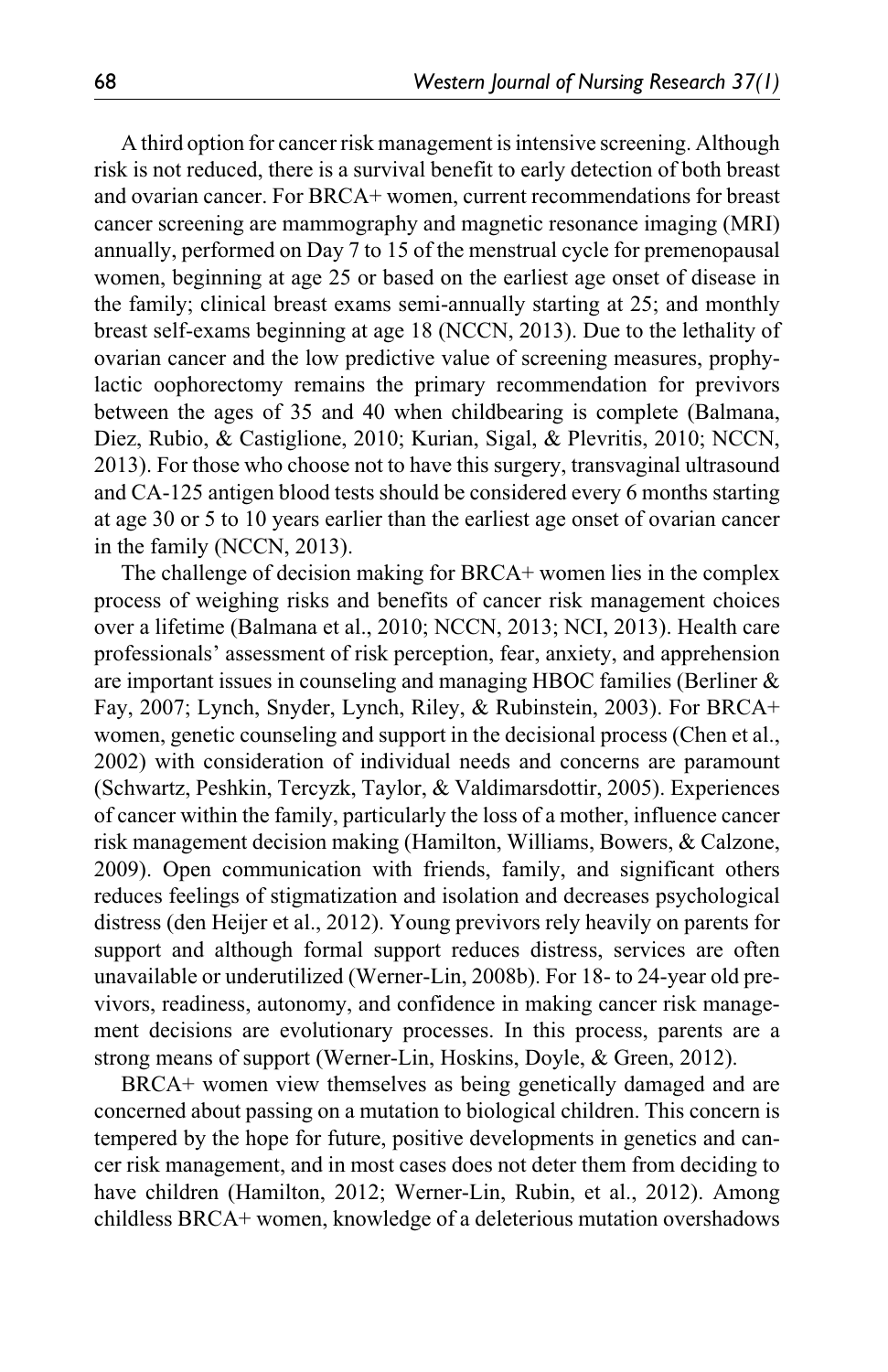dating and establishing intimate relationships. They feel a sense of urgency to find a suitable partner and have children before having prophylactic surgery or being diagnosed with cancer (Hamilton & Hurley, 2010; Werner-Lin, 2008a). For BRCA+ women with children, the desire to survive for the sake of children leads to the decision for prophylactic surgery (Hamilton, 2012). Other factors that lead to prophylactic surgery are fear of cancer, anxiety, and high perception of cancer risk. Concerns about body image, surgically induced infertility and menopause, and fear of surgery lead to decisions against or to delay prophylactic surgery (Hallowell, Jacobs, Richards, Mackay, & Gore, 2001; Schwartz et al., 2003). For BRCA+ women, an experience of breast cancer in a close family member is a predictor for prophylactic mastectomy; likewise, a family experience of ovarian cancer is a predictor for prophylactic oophorectomy (Metcalfe et al., 2008). *BRCA* mutation carriers who undergo prophylactic mastectomy and/or prophylactic oophorectomy report a greater sense of control over their susceptibility to breast and ovarian cancer and a reduction in fear after surgery as compared with those who choose surveillance (van Oostrom et al., 2003).

Over time, previvors maintain awareness of their cancer risk but adapt and change thoughts and behaviors. Engaging in healthy lifestyle behaviors, accepting prevention measures, and adapting to changes in relationships are transitions that occur (Hamilton, Williams, Skirton, & Bowers, 2009).

In this study, BRCA+ cancer risk management decision making is conceptualized as an intellectual and affective process of weighing the pros and cons of cancer risk management options with consideration of personal factors. Phenomenology, a qualitative approach to inquiry used in the study, provides rich and valuable data that contribute to a better understanding of the lived experience of cancer risk management decision making for previvors. Few phenomenological studies have been done in previvors.

# **Purpose**

The study's purpose was to explore the experience of cancer risk management decision making for women who are unaffected carriers of a *BRCA* mutation (previvors).

# **Method**

### *Design*

The study incorporated a qualitative, phenomenological design outlined by Moustakas (1994). Through phenomenological inquiry, the researcher sought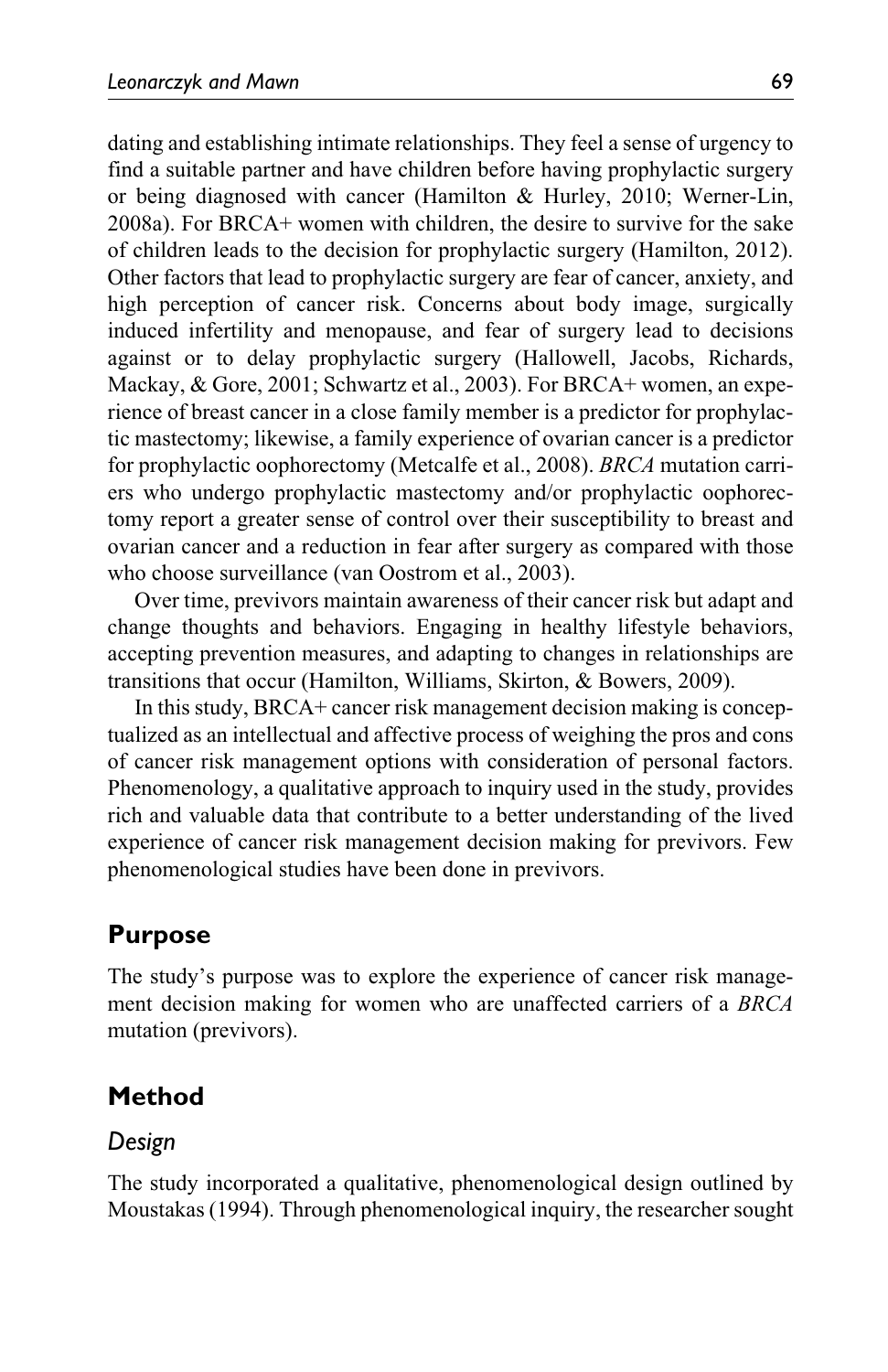understanding of the lived experience of decision making for women who are BRCA+ previvors.

### *Sample*

Purposive sampling was used to obtain participants for the study. Fifteen participants were recruited from Facing our Risk of Cancer Empowered (FORCE), an online informational and support group. After 15 interviews, the researcher noted data saturation, which determined the final sample size. A recruitment flyer with information about the study was posted on the website and made available in a public area during the FORCE annual conference. Women aged 18 years or older, who were self-reported, unaffected carriers of a *BRCA1* or *BRCA2* genetic mutation, were eligible to participate in the study.

#### *Data Collection/Analysis*

Participants who completed voluntary informed consent chose to be interviewed either by phone or in person. Nine were interviewed in person; six by telephone. Interviews were audiotaped, lasting 25 min to 1 hr using a semistructured interview guide. Participants received a US\$25.00 stipend as compensation for their time.

The researcher began the analysis by identifying all significant statements relevant to the phenomenon of interest. Statements that were repetitive or irrelevant to the chosen phenomenon were deleted. Significant statements with similar meanings were then clustered into themes. Interviews were conducted until data saturation of themes was achieved. This is the point at which the researcher no longer found new information that added to the understanding of themes. From textural descriptions of what the participants experienced and structural descriptions of how it was experienced, the nature and meaning of the lived experience was revealed. Finally, the researcher integrated the structural-textural descriptions into a unified statement; a composite description of the essence and meaning of the experience as a whole. NVivo 9® software was used to organize and classify data.

Epoche and bracketing are processes in which the researcher attempts to record and set aside preconceived ideas to avoid bias in approaching the research topic (Moustakas, 1994). These processes, along with careful maintenance of an audit trail of data, and consultation with an expert qualitative researcher for review of data and validation of themes were methods used to establish trustworthiness in the study. The Institutional Review Board (IRB) of the University of Massachusetts Lowell and the Executive Director of FORCE approved the study.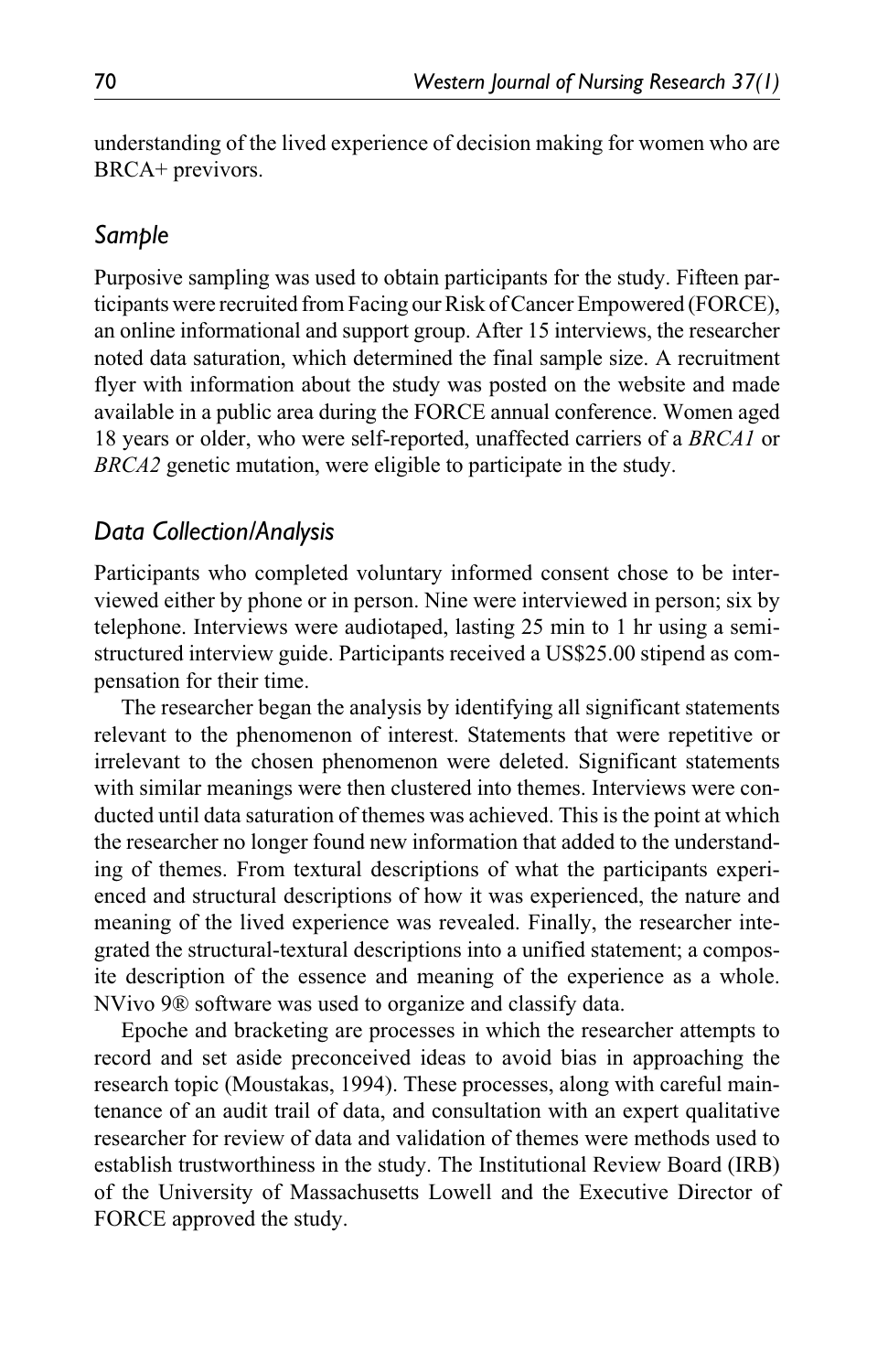| Characteristic        | n(%)     |
|-----------------------|----------|
| Race/Ethnicity        |          |
| Caucasian             | 11 (73%) |
| Caucasian/Jewish      | 3 (20%)  |
| Hispanic              | 1(7%)    |
| Marital status        |          |
| Single                | 5(33)    |
| Married               | 9(60%)   |
| Divorced              | 1(7%)    |
| Have children         | 6(40%)   |
| Initial counseling by |          |
| Physician             | 6(40%)   |
| Genetic counselor     | 6(40%)   |
| None                  | 3(20%)   |
| <b>BRCAI</b>          | 6(40%)   |
| <b>BRCA</b>           | 9(60%)   |

**Table 1.** Sample Characteristics (*N* = 15).

### **Results**

The final sample included 15 women from all 4 regions of the United States and Canada. The majority of the participants were Caucasian, well-educated, and had high household incomes. All were working or college students, and all had health insurance. All participants reported having a primary health care provider and 11 (73%) reported having an oncology specialist. The sample included women ranging in age from 21 to 63 and was evenly distributed in terms of premenopausal and peri/post-menopausal status. All subgroups differing in cancer risk management decision-making choices related to being BRCA+ were represented. Sample characteristics are further summarized in Table 1.

#### *The Early Previvor Experience: Intense Emotional Upheaval*

Four significant themes emerged from the data (see Table 2). The first theme was the early previvor experience: intense emotional upheaval. For previvors in the study, the emotional experience at diagnosis of a *BRCA* mutation was profoundly traumatic and overwhelming. They expressed an acute awareness of vulnerability not felt previously, despite feeling prepared for a positive diagnosis. The early previvor experience was characterized by shock, debilitating fear, loneliness, depression, uncertainty, and a sense of urgency to make protective decisions for themselves and their families. Previvors had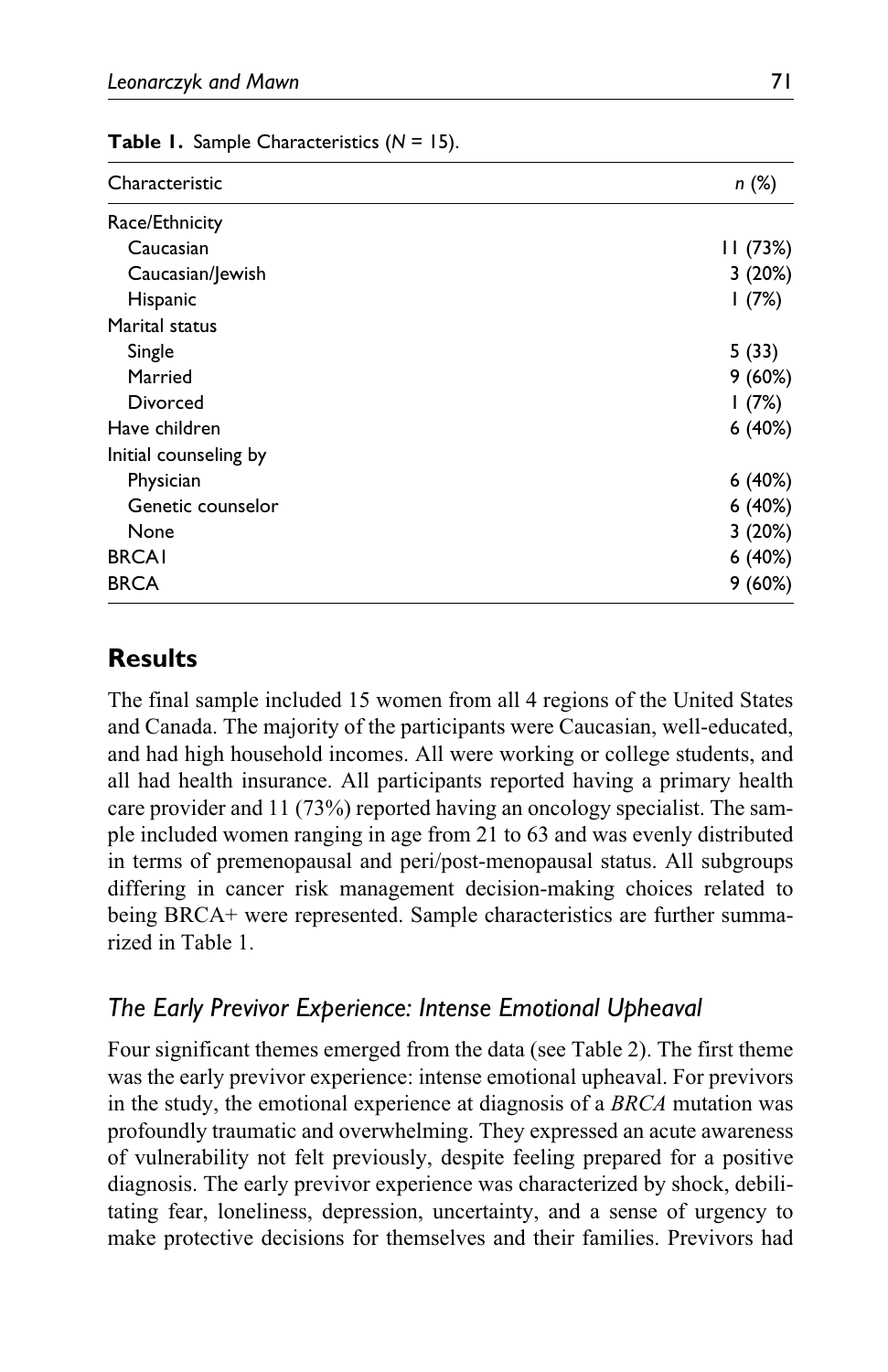|    | Significant themes/subthemes                                                                                                                                                                                                                        | Example                                                                                                                                                                                                 |
|----|-----------------------------------------------------------------------------------------------------------------------------------------------------------------------------------------------------------------------------------------------------|---------------------------------------------------------------------------------------------------------------------------------------------------------------------------------------------------------|
| Ι. | The early previvor experience:<br>intense emotional upheaval.                                                                                                                                                                                       | 1. "It just was emotionally so much<br>heavier than I expected."<br>"It's like having a little bit of cancer."                                                                                          |
| 2. | The decisional journey: Navigating<br>a personal plan for survival.<br>Subtheme                                                                                                                                                                     | 2. "The journey is different for every<br>individual."                                                                                                                                                  |
|    | a. Decisional factors: age, fertility<br>and breast feeding, relationships<br>with significant others, body<br>image changes, caring for<br>dependent children, memories<br>of cancer among family<br>members, and ongoing risk<br>balance analysis | a. " we all have to respect<br>everybody's path and where they<br>are in life-and how old they<br>are-and where they are in their<br>partnership, or marriage, or child<br>rearing or not-or whatever " |
| 3. | The lack of knowledge and<br>experience among health care<br>providers.                                                                                                                                                                             | 3. "I need a guiding light someone<br>who has experience and knowledge<br>in this area and supports me."                                                                                                |
| 4. | Support for previvors is essential.                                                                                                                                                                                                                 | 4. "Don't go it alone"<br>"I need a sisterhood."                                                                                                                                                        |

#### **Table 2.** Significant Themes.

difficulty coping with the news, and receiving results by phone or mail was a universally negative experience. Amanda (all names used are fictitious) shared,

. . . Even though I wanted that information, the emotional consequences of knowing have been more difficult to deal with than I anticipated . . . they actually notified me over the phone when the results came in, and that was kind of awful. I was just kind of in shock . . . It just was emotionally so much heavier than I expected.

Heidi related her experience of receiving a positive result to that of a cancer diagnosis:

You almost, in some ways, feel like you have been diagnosed with cancer, even though you haven't. You feel closer to having been diagnosed with cancer than you would have the day before . . . it feels like it's a little bit of cancer even though it isn't.

Although all participants were under the care of a health care provider when mutation testing was done, three participants reported receiving no initial counseling around the time of testing. Of those who received counseling,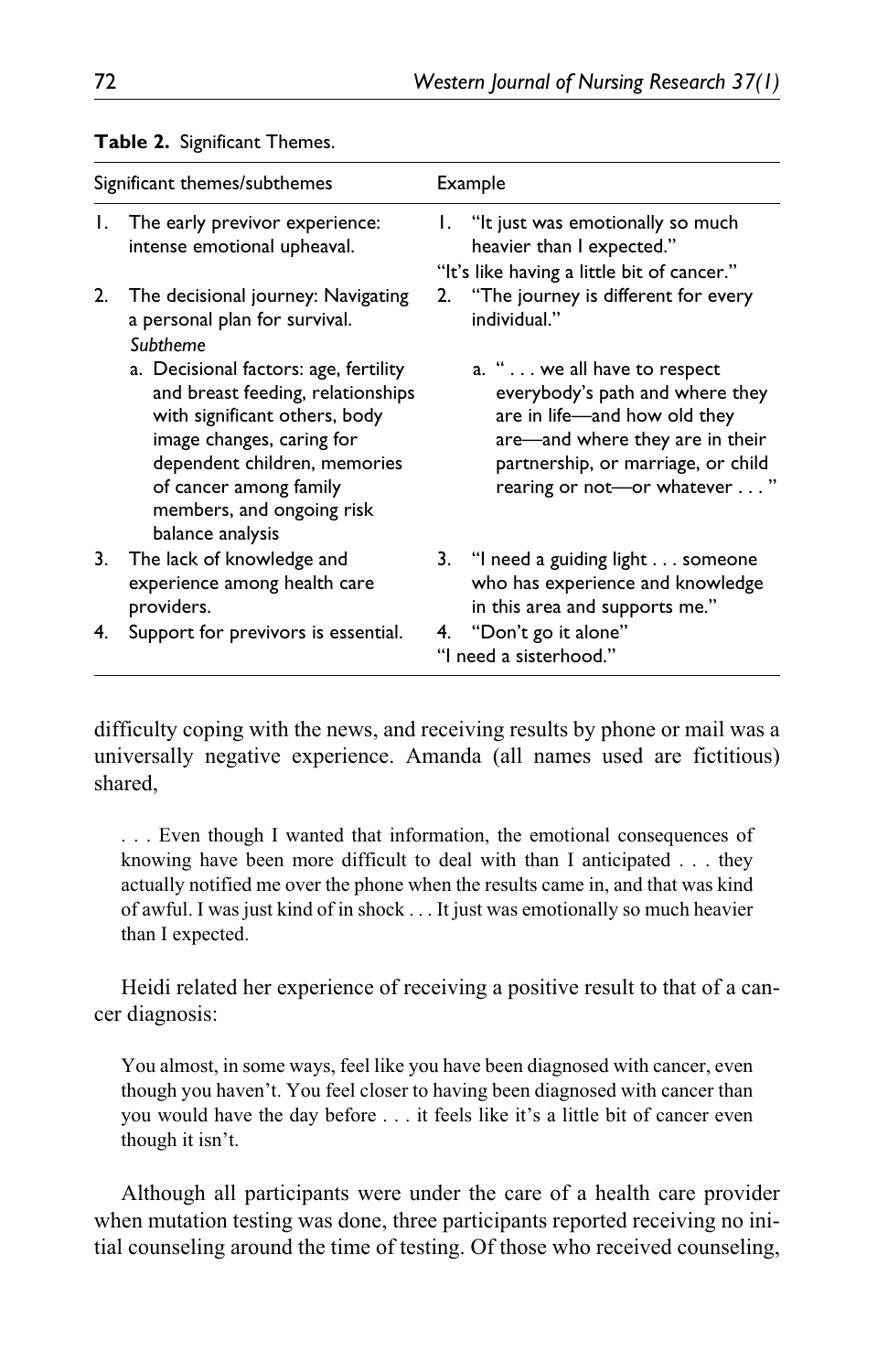several described it as being insensitive and impersonal. At the time of the interviews, Myriad© laboratories held the patent on *BRCA* mutations and was thus the only laboratory authorized to do *BRCA* mutation testing in the United States (Myriad, 2011). Myriad requires that testing be submitted through a health care provider. Heidi described receiving her results by mail from her provider:

I don't know if you've seen the package they send you when you get the testing done. I mean they have this huge headline that says (with emphasis) positive for deleterious gene mutation. It's huge! So it's like a neon sign and unless you've been properly prepared for it—you just kind of look at this stuff and you go—like oh my God! And as you read through it, it's pretty upsetting.

Feelings of fear of cancer and concern for the future were characteristic of the previvor's experience at diagnosis. Heidi described a fearful urgency to take action on receiving positive test results saying, "I felt like a time bomb."

### *The Decisional Journey: Navigating a Personal Plan for Survival*

The second major theme was the decisional journey: navigating a personal plan for survival. Participants described a realization that they needed to make important cancer risk management decisions to ensure survival. They also recognized that the choices for cancer risk management would affect other significant life issues. For previvors, cancer risk management decision making was complex, changed with age, and had effects across the lifespan. Decisions differed based on each woman's unique characteristics, preferences, and situations. Previvors repeatedly described the decision-making process as a journey; a lifelong risk balance analysis, with each cancer risk management decision having different pros and cons that changed over time. Weighing these pros and cons to make choices based on individual factors and preferences characterized the decisional journey.

Several issues emerged as important factors in the decisional journey. These issues constituted a subtheme, decisional factors. Decisional factors were age, fertility and breast feeding, relationships with significant others, body image changes, caring for dependent children, memories of cancer among family members, and ongoing risk balance analysis.

BRCA+ women recognized that although they shared having a genetic predisposition for cancer, each woman was unique, with individual needs, desires, and plans for her life. Rory said,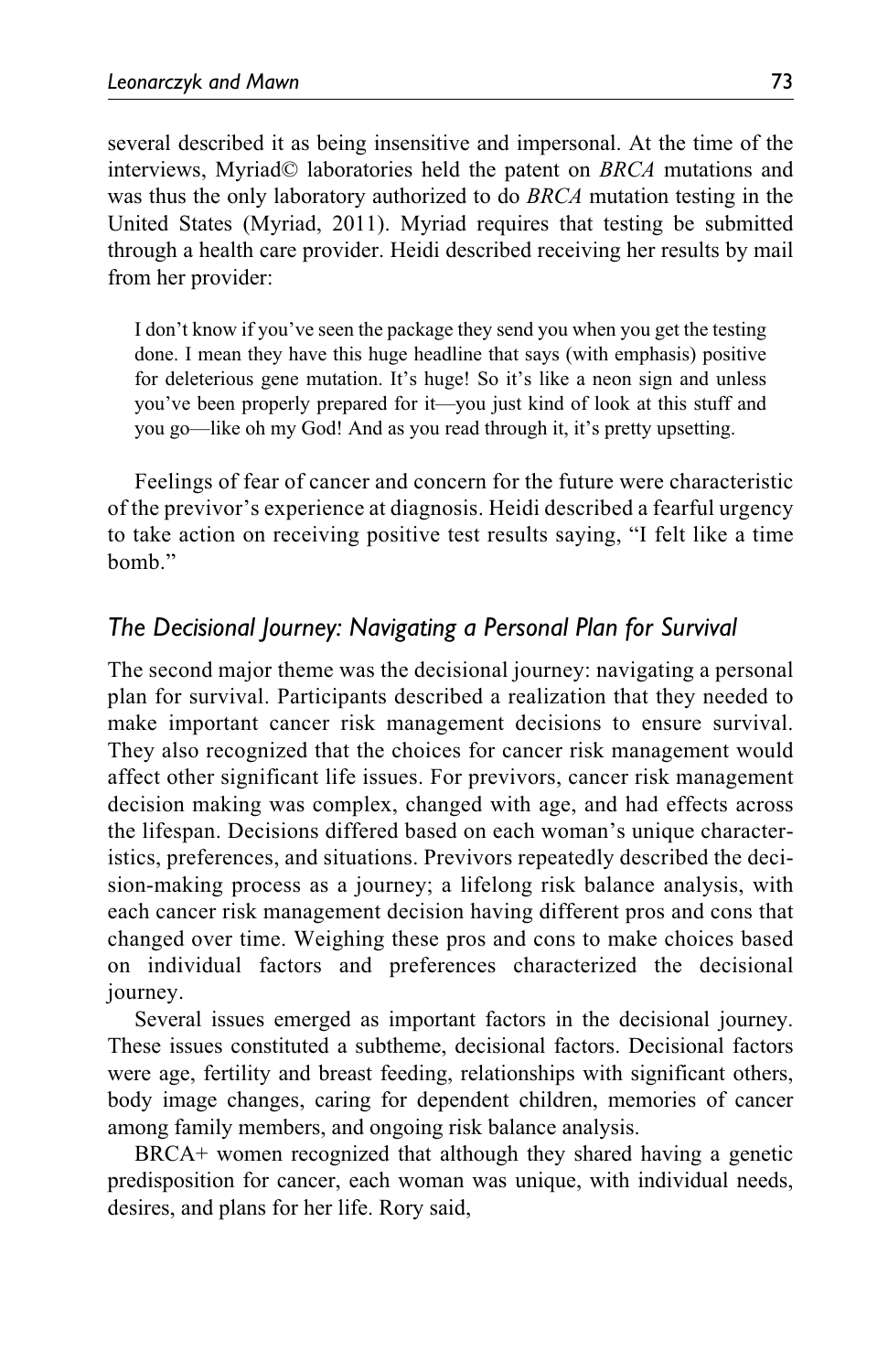One thing I'm realizing is that everybody's on their own path, and that we all have to respect everybody's path and where they are in life—and how old they are and where they are in their partnership, or marriage, or child rearing or not—or whatever—cause everybody's, you know, everybody's got their own gig.

She summarized the risk management options from her perspective:

I realized that it's really kind of about this big decision that I'm gonna have to make . . . you can be watchful-waiting, so you have tests done every six months and MRIs and mammograms and blood tests and stuff, until you actually get cancer and then you treat it early. Or I would have to make a decision to remove the body parts that are gonna be the troublesome ones, and I kind of knew in the back of my mind—I told friends and family—and in my heart of hearts I know what I need to do. I'm a mother. I have young children. I saw what happened to my mom. I want to be around for my children. I don't want to get cancer.

As the age and stage of life of the previvor changes, her risk changes, as well as her views of significant relationships, marriage, childbearing, and childrearing. Thus, the cancer risk management decisional journey involves choices that evolve and change over time for each individual. Jane, who is BRCA+ and has a daughter who is BRCA+, described the difference in the journey for women of different ages:

My daughter, having found out at age twenty-five, and me having found out at age fifty-three is completely different. I was at lunch with two sisters last year and one of 'em was married and one of 'em was single and the single said, "I don't know what I'm gonna do"—cause she was still trying to meet guys—so she said, "I don't want to have anything major done to my body." But the other sister who was married said, "I'm gonna have my kids, two or three in a row, and then get all this stuff taken out."

Prophylactic surgeries have a profound effect on body image, intimate relationships, and fertility (van Oostrom et al., 2003). Because prophylactic oophorectomy results in infertility, ovarian cancer surveillance is the only option for younger, premenopausal women who intend to have children. Prophylactic mastectomy results in the inability to breast-feed; therefore, it is not an option for the childbearing woman who wants to breast-feed. Andie spoke adamantly about her choice to preserve her fertility: "I was like—there is no freakin way that this is gonna take my chance of ever having my own children."

Younger, premenopausal previvors felt pressured to plan for significant life events such as dating, marriage, childbearing, and breast-feeding to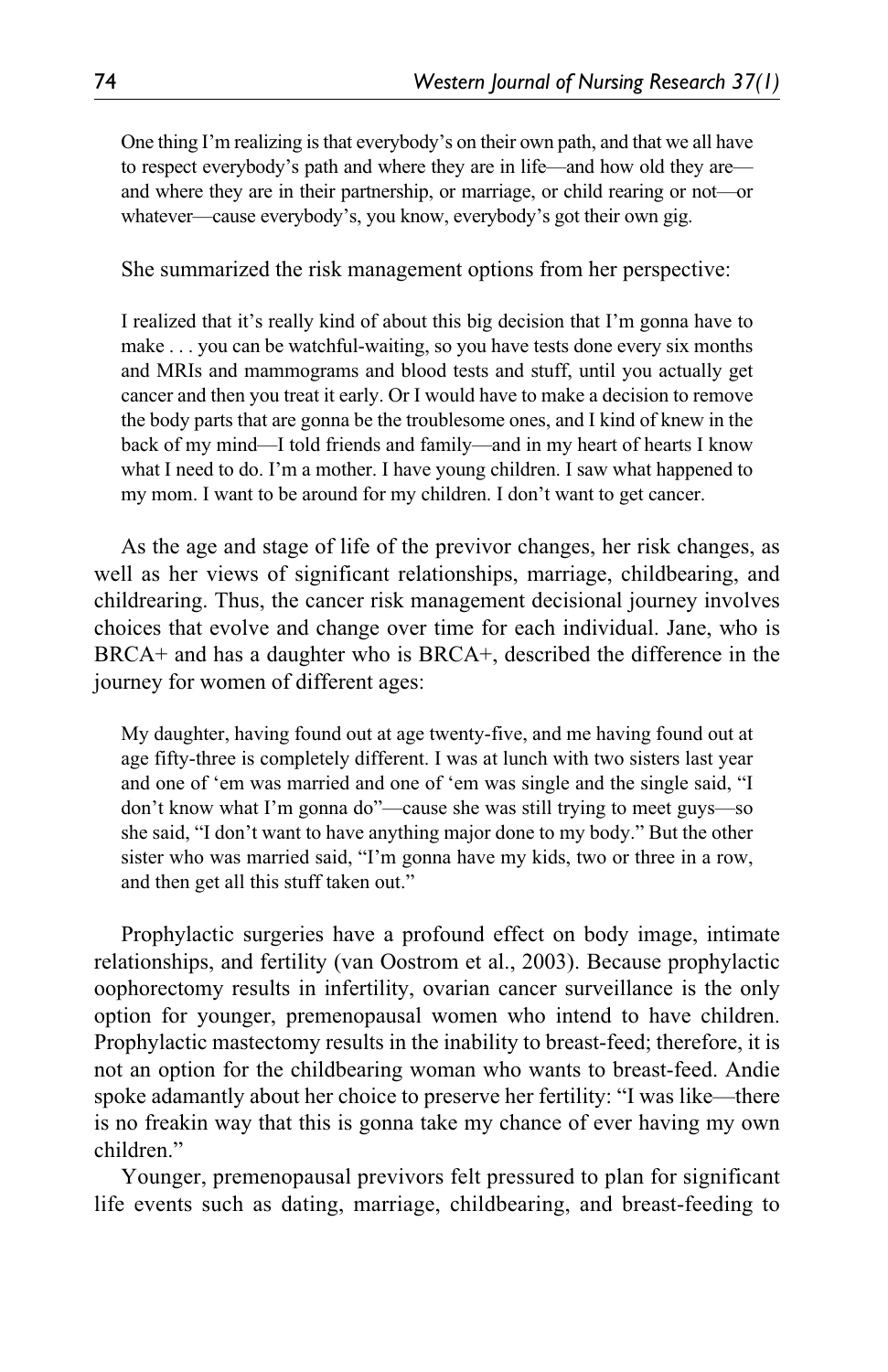create a decisional timeline that allowed for eventual prophylactic surgery. This was a source of stress, as Julie, age 26, reflected,

I think psychologically for a young woman it kind of feels like it puts somewhat of like a time-line on your life and your decisions, and I feel like I'm sort of pressured to have children earlier than maybe I would have originally, just because I feel like I need to have prophylactic surgeries, you know, down the line . . . it can just feel limiting as far as your life path.

Older previvors felt the pressure to act, being closer to the age at which their cancer risk dramatically increased. Jenny commented,

When I decided to take the test, I knew that if it came back positive that I would look into having prophylactic surgery. I was already in my late forties by that point and I knew that I was pushing it if I had this, in terms of time, you know, that I was really in kind of the danger zone of cancer diagnosis.

Cancer experiences are often traumatic and pervasive in the families of previvors. Participants described multiple cancer diagnoses among family members. Audrey said,

I've just been around cancer so long. My mom—I was five the first time she got it. My mom has had breast cancer twice, and it runs really heavily through her whole side of her family . . . and then just within the last year all of the younger generation girls decided to get tested and we're all coming back positive.

Painful memories of family cancer experiences accentuated the anxiety and fear of cancer. Andie shared painful memories of her mother's cancer:

I'll say that I was about eleven, twelve the first time and it didn't make any sense to me; I mean I saw my mom go from having hair to no hair. That's about really all that I recognized. She really hid a lot of her pain . . .the second time I was a little older, about sixteen-ish and, ah, and it tore me apart because my mum got really sick and this time I got to see some of that pain, some of that anguish and I actually got to see my mum, oh my gosh . . . look like a skeleton, which was really scary.

## *The Lack of Knowledge and Experience Among Health Care Providers*

The third significant theme was the lack of knowledge and experience among health care providers. Previvors recognize the vital role health care providers play in their lives, particularly in the cancer risk management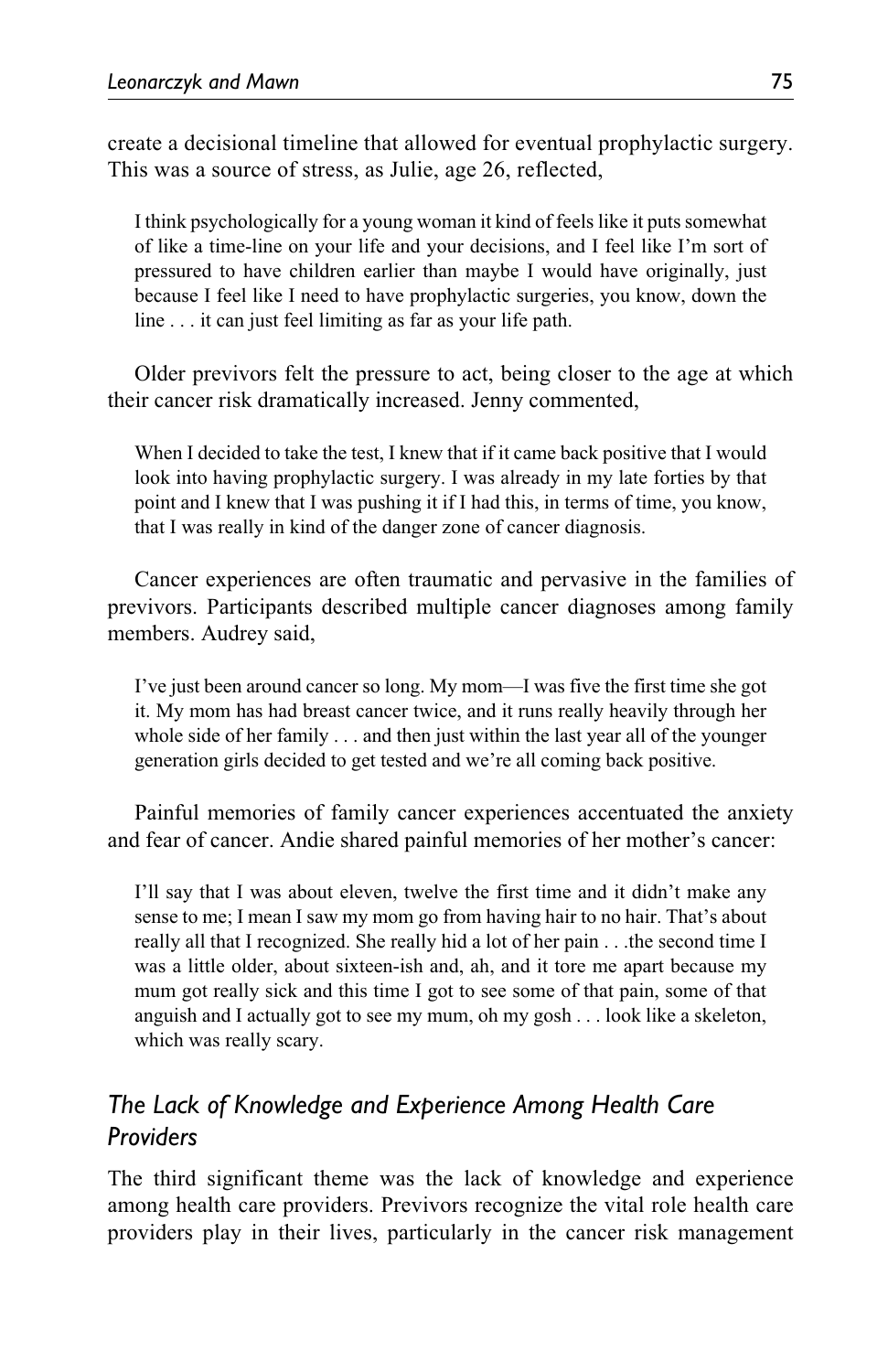decision-making process and plan. However, they were concerned about the scarcity of competent health care providers able to give guidance for comprehensive, preventive care. This was of particular concern for those who lived and sought care in rural areas. Rory shared her story:

I'm in a rural area, and people here don't know anything about it . . . then a friend pointed out that there's a new gynecologist in town and she has an ad in the paper and on her ad was a little by-line that said—experienced in heredity ovarian and breast cancer. So I called her up and said, . . . what do you know? What's your experience—and I'm like—I need you as my guiding light. I need someone who has experience and knowledge in this area and supports me.

The state of the knowledge is developing rapidly, and clearly prescriptive or definitive guidelines for all aspects of cancer risk management of BRCA+ women do not exist. Women in the study sought answers to their individual risk management questions, which their health care providers could not always provide for them. Kathy said,

I said things to her like—how much worse would my chances be if I had a mastectomy when I was like 55 instead of 45? And she was like, "well we don't really know" . . . or I would say, well so how much risk reduction do I have if I had the oophorectomy versus Tamoxifen? And she was like, "We don't really know."

With a lack of competent guidance, previvors felt that the pursuit of appropriate cancer risk management decision making fell largely to themselves, as Julie described,

Having a place to go where you feel like someone is knowledgeable about all the options is really helpful, and I felt like my nurse practitioner that I see—I actually seem to be educating her a bit—in the options and the whole process, and that can give you a little bit of a sense of —not mistrust, but just feeling, you know, that you aren't necessarily being taken care of—that you are kind of guiding the ship.

Previvors sought clarity and accuracy from providers. They experienced frustration and confusion when information or recommendations conflicted. Bethany shared the following:

I see a lot more doctors than most people my age . . . something that's been frustrating for me is just hearing conflicting things, you know, one doctor saying you should have mammograms every six months, one doctor saying at your age you should never have mammograms, and being able to have more clear information.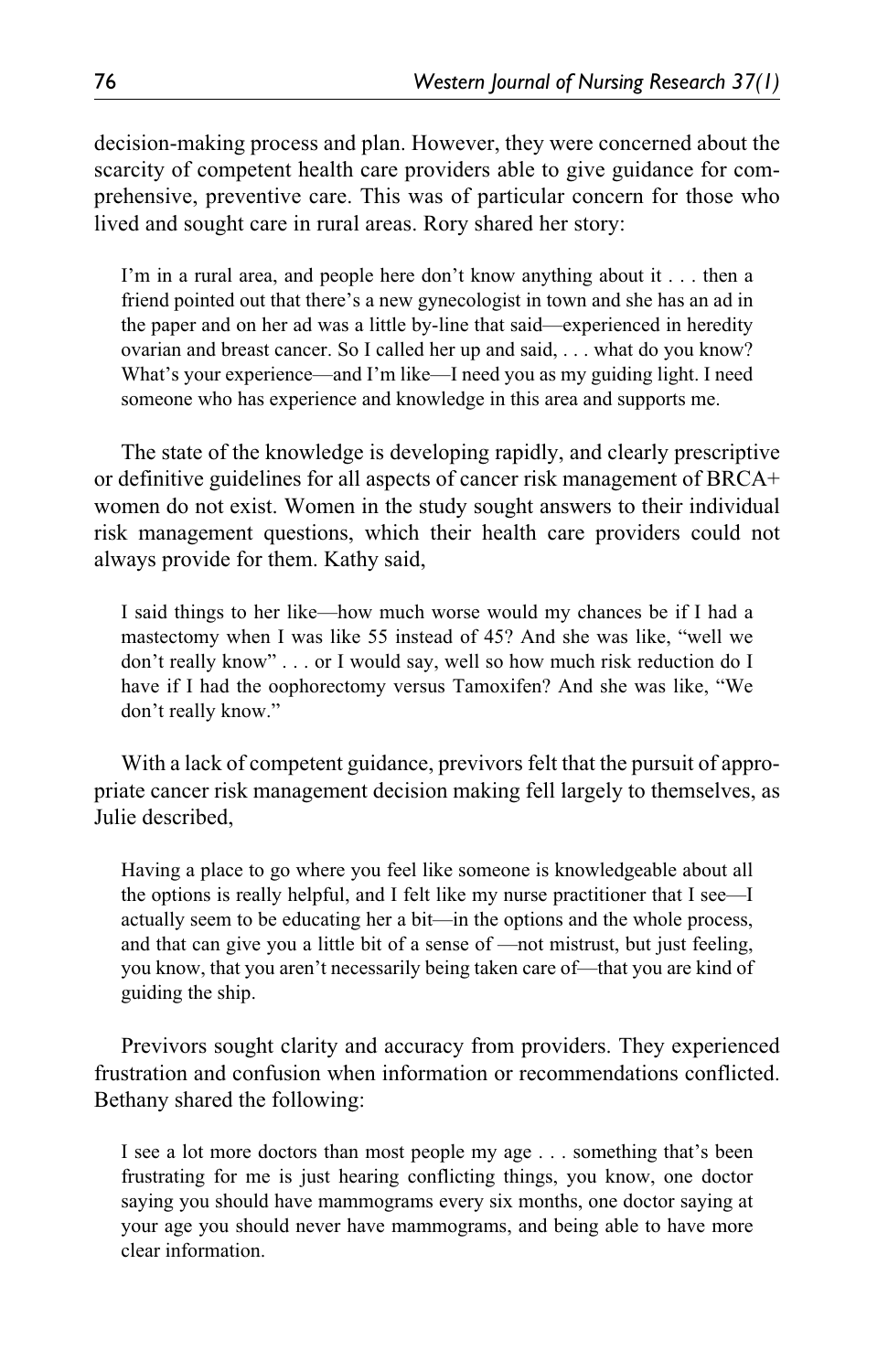Previvors valued a holistic approach to care from providers with comprehensive knowledge and understanding of decisional issues and interventions. They also expressed concern about providers seeing them through the narrow focus of their specialty area, neglecting a comprehensive view and approach to care. Amanda communicated her views:

I find it difficult when I go to providers—that if I see a gynecologic oncologist, they're really focused on, you know, whatever they can do to make sure you don't get ovarian cancer. But then if you ask about well, you know . . . what about the cardiovascular risk, like, oh well, that's nothing compared to your risk of cancer . . . I sort of felt like no provider that I was seeing was seeing me as a whole person.

Participants identified not only a lack of knowledge but also a lack of resources, such as pamphlets, decisional tools, or plans of care. Jean shared,

I mean you don't want to wait a month for an appointment with the doctor and then you go into the doctor—and then they don't have any experience with it . . . they need the education . . . because none of the doctors I went to had any pamphlets on it or anything. No information at all in their offices about it.

### *Support for Previvors Is Essential*

The fourth major theme was that support for previvors is essential. Previvors described feeling alone when diagnosed with a *BRCA* mutation and experienced an immediate and ongoing need for support. Few reported receiving adequate referrals for support resources from health care providers. Cheryl stressed, "Don't go it alone."

The strongest means of support came from other women who were BRCA+. Sally reflected, "I think it's important to have that feeling of, you know, that you're not alone, and just that there is someone else out there that understands exactly what you're going through." Rory exclaimed, "I need a sisterhood . . . I need someone to talk to."

Participants recognized that although many support groups exist for cancer survivors, there are few for previvors. They emphasized the importance of health care providers making referrals. Jenny recommended,

. . . so I think medical providers who work with women have to have some recognition of that . . . you do need other people to talk to that are dealing with this kind of diagnosis—and that it is different than having cancer—and that when they leave the office there isn't gonna be this giant support structure in place . . . it's a very difficult thing to go through alone.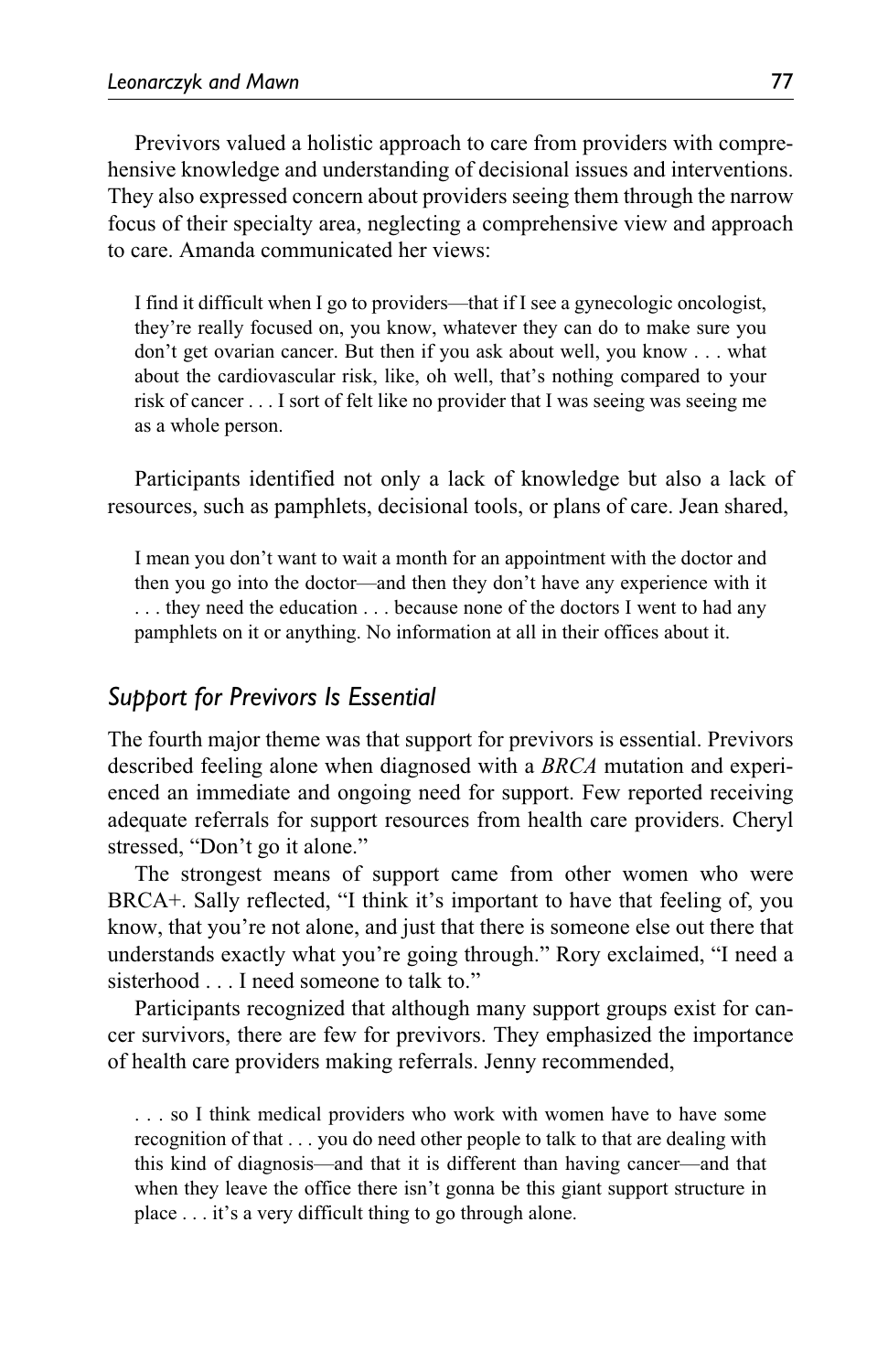Several previvors recommended using FORCE for online informational and emotional support. Jenny stated,

There was no one local to me, but on-line and through the FORCE message boards—that was a great source of support, and I think connecting women with that is great . . . any organization that provides support for people who are previvors—or who have this diagnosis without a cancer diagnosis—because there are lots of support groups for people who have cancer, but there aren't really for people who don't.

As a young previvor, Amy described support through Bright Pink, an online educational and support organization for young women with high risk for breast and ovarian cancer:

I've learned a lot and I've met a lot of young girls and, um, I was a part of Bright Pink . . . I've talked to a lot of girls that didn't have the same experience that I did, um, my doctor provided me with all the resources really, Bright Pink and FORCE and everything—and a lot of other girls that are close to my age, their doctors did nothing to help them.

Using Moustakas's (1994) method, the researcher developed a composite description of the experience of cancer risk management decision making for previvors.

For previvors in the study, cancer risk management decision making was experienced as a lifelong intellectual and emotional journey. The journey began with diagnosis of a deleterious *BRCA* mutation. Shock, fear, and a sense of urgency for protection from the threat of cancer through cancer risk management decision making ensued at diagnosis. Traumatic memories of cancer among family members increased fear related to cancer and the seriousness with which previvors approached cancer risk management decisions. Each decision involved weighing the pros and cons of risk management options with consideration of multiple decisional factors unique to each woman and potentially changing over time. Knowledge and support were critical to this process. Having knowledgeable health care professionals who were sensitive to individual needs and respectful of autonomy was valued.

### **Discussion**

The results of this phenomenological study provide rich data for better understanding cancer risk management decision making for previvors. It is one of the first studies to provide a holistic, lifelong view of the lived experience. Findings substantiate evidence that *BRCA* mutation carriers experience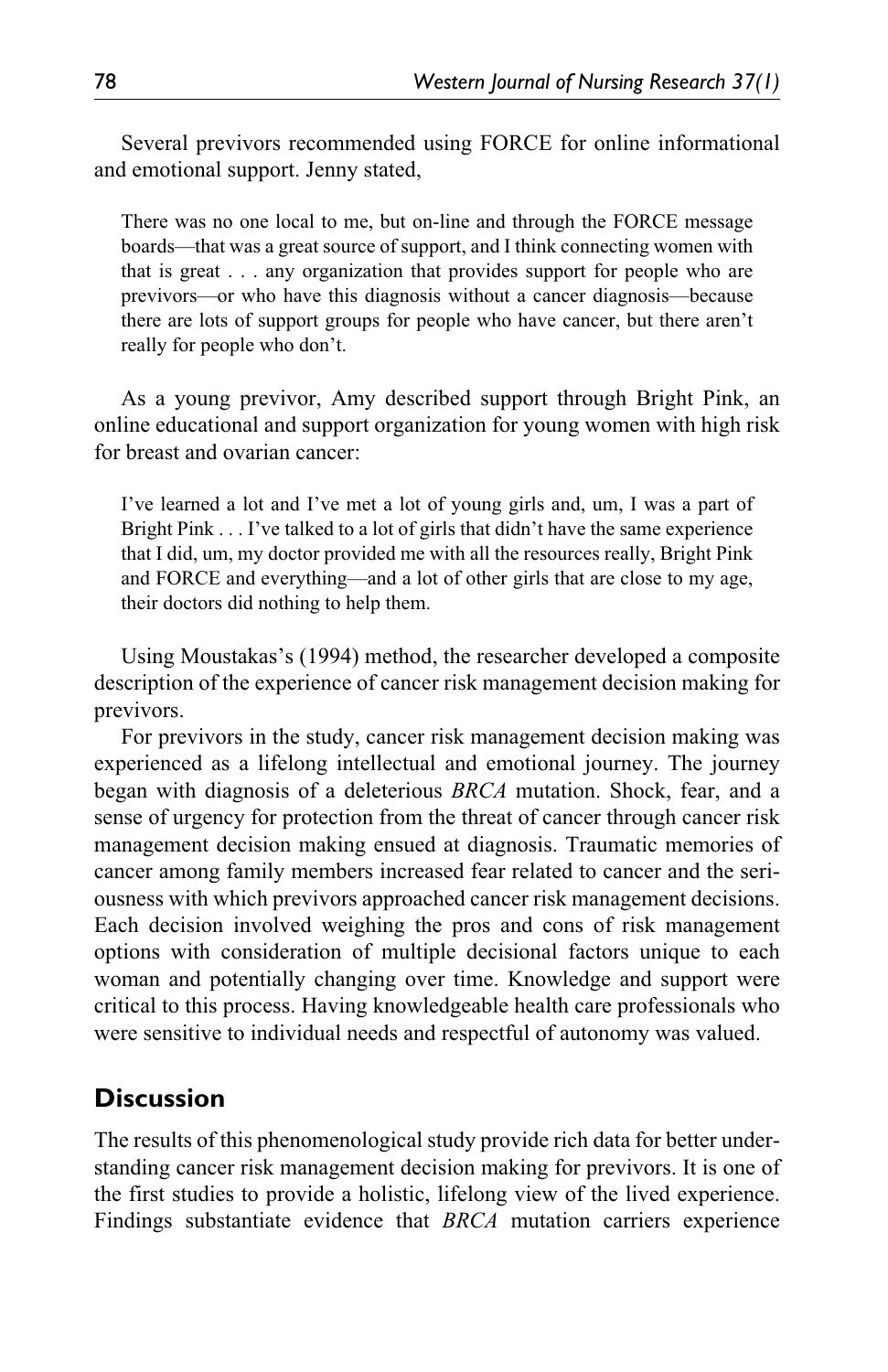emotional distress on receiving a positive mutation result and that ongoing emotional support is needed (Halbert et al., 2011). The results augment the importance of previvor peer support identified in previous studies (Kenen, Shapiro, Friedman, & Coyne, 2007) and emphasize the emotional and experiential knowledge valuable to previvors at diagnosis and throughout the decisional journey.

Findings substantiate that fear associated with family experiences of cancer, particularly the loss of a mother to cancer (Hamilton, Williams, Bowers, & Calzone, 2009; Werner-Lin, 2008a), and concerns about fertility and body image (Phillips et al., 2006; Samuel & Ollila, 2005-2006) are factors affecting cancer risk management decisions. They also corroborate the young previvor experience of urgency to establish intimate relationships and complete childbearing before having prophylactic surgery (Werner-Lin, 2008a). Further research is needed to identify best practices for assisting previvors in early adulthood.

Findings support previous research documenting the lack of knowledge and guidance from health care providers for previvors facing cancer risk management decisions, including the lack of educational and decisional support resources provided (Metcalfe et al., 2007) and the deficiency in referrals to support organizations (Loescher et al., 2009). The challenge to meet the need for expert care is attenuated by the explosion of genetic information over the past two decades, making it difficult for health care providers to keep up with advancing knowledge in genetics and genomics related to the care of BRCA+ women. Although health care professionals, including nurses, have an increased awareness that genetics and genomics competencies are important for practice (Hamilton, 2009), the competence of most nurses in these areas is poor (Skirton, O'Connor, & Humphreys, 2012). Snyder, Lynch, and Lynch (2009) suggest that the advanced practice oncology nurse specializing in genetics and genomics is appropriate to meet this need. Although few formal support organizations exist and the need for education and support in rural areas is sparse, referral to online informational and support groups such as FORCE and Bright Pink, help bridge this gap. Other opportunities lie in the use of telehealth in connecting knowledgeable specialists with rural care centers, where individuals may not have access to specialized care. Educational resources and comprehensive decisional support tools for this population are needed. Findings from this study make a valuable contribution to the development of such measures.

Study findings also warrant concerns related to health policy. As a result of the supreme court ruling against patents on *BRCA1* and *BRCA2* genes (*Association for Molecular Pathology v. Myriad Genetics, Inc.*, 2013), increased availability and decreased cost allow greater access to *BRCA* testing. Direct-to-consumer genetic testing for *BRCA* mutations is currently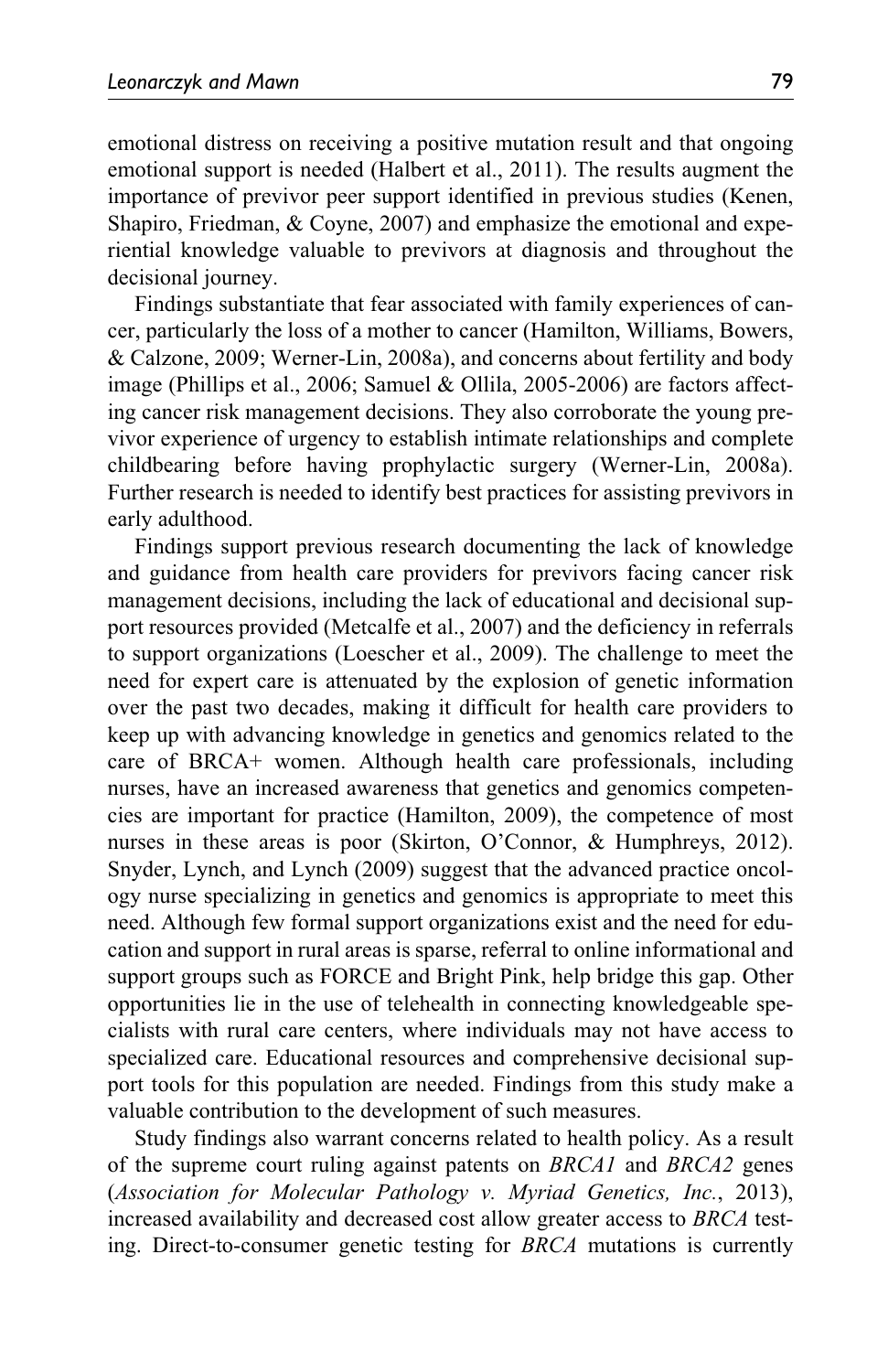available in the United States. Without the guidance of a qualified professional, those undergoing this type of testing may be vulnerable to inaccurate testing and invalid or misunderstood results. Although there is conflicting literature as to whether telephone disclosure of genetic testing results is equal to in-person disclosure in terms of the effect on anxiety and general wellbeing (Croster & Dickerson, 2010; Jenkins et al., 2007), findings from this study support in-person disclosure of positive results.

Findings from qualitative research are not meant to be generalizable but provide better understanding of phenomena under study. With this in mind, several limitations of the study are noted. Participants' self-report of a *BRCA1* or *BRCA2* mutation was not confirmed by the researcher. Sampling was limited by recruitment from a single source, self-selection of participants, and the inclusion of only English speaking participants. The final sample lacked racial and socioeconomic diversity; therefore, the study could not include a broad range of perspectives.

#### **Acknowledgments**

The authors wish to express gratitude to the members of FORCE who courageously shared their stories as well as to Dr. Sue Friedman, Executive Director of FORCE. An additional note of thanks to Callie Cochran for her assistance with the study.

#### **Declaration of Conflicting Interests**

The author(s) declared no potential conflicts of interest with respect to the research, authorship, and/or publication of this article.

#### **Funding**

The author(s) disclosed receipt of the following financial support for the research, authorship, and/or publication of this article: Partial funding was obtained through a Research Fund Award received from the Pi Epsilon at large chapter of Sigma Theta Tau International Honor Society for Nursing.

#### **References**

- Antoniou, A., Pharoah, P., Narod, S., Risch, H. A., Eyfjord, J. E., Hopper, J. L., . . . Easton, D. F. (2003). Average risks of breast and ovarian cancer associated with BRCA 1 and BRCA 2 mutations detected in case series unselected for family history: A combined analysis of 22 studies. *American Journal of Human Genetics*, *72*, 1117-1130.
- Armstrong, K., Schwartz, J. S., Randall, T., Rubin, S. C., & Weber, B. (2004). Hormone replacement therapy and life expectancy after prophylactic oophorectomy in women with BRCA1/2 mutations: A decision analysis. *Journal of Clinical Oncology*, *22*, 1045-1054. doi:10.1200/JCO.2004.06.090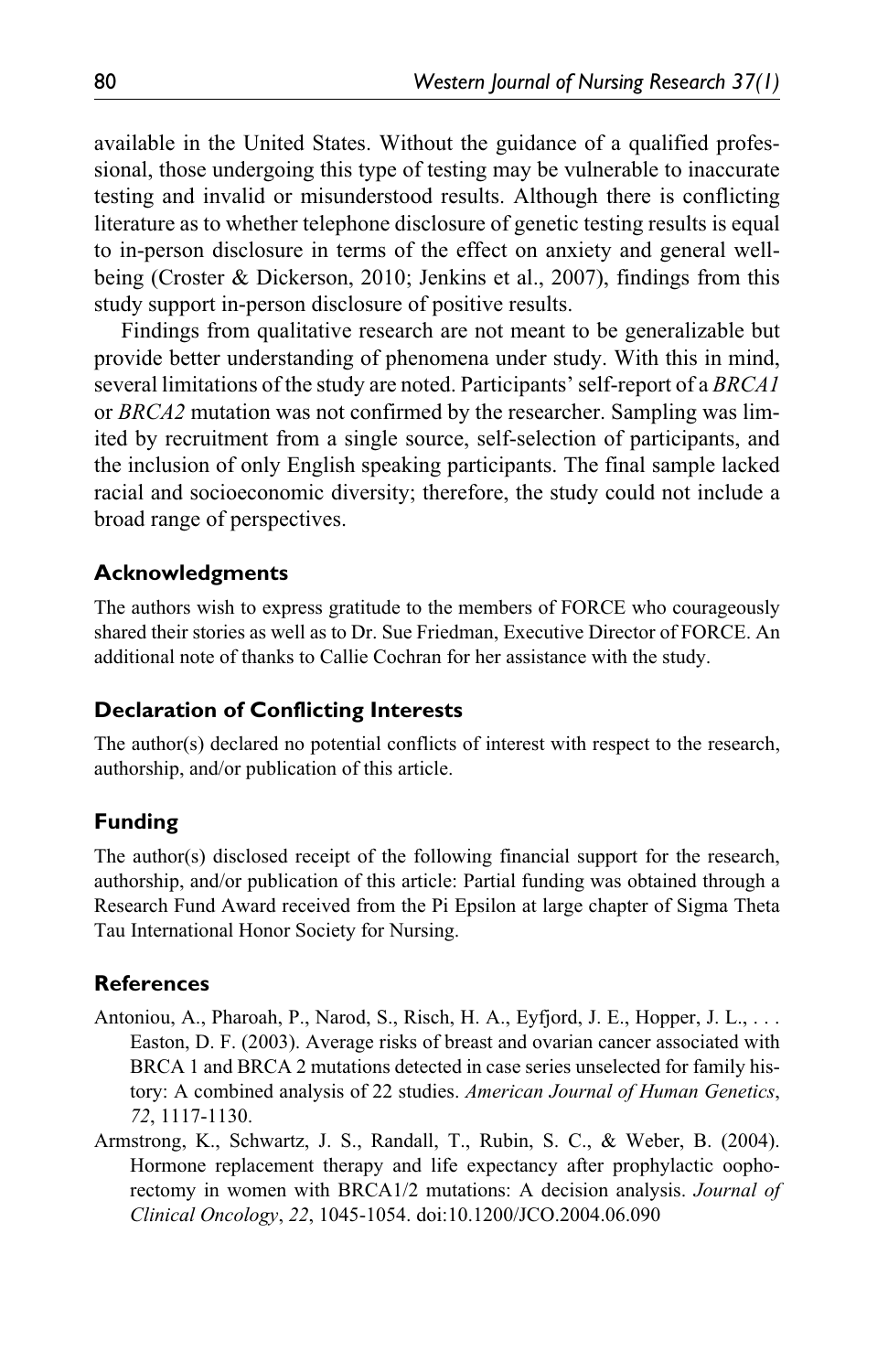Association for Molecular Pathology v. Myriad Genetics, Inc., 569 U.S. 12–398 (2013).

- Balmana, J., Diez, O., Rubio, I., & Castiglione, M. (2010). BRCA in breast cancer: ESMO clinical practice guidelines. *Annals of Oncology*, *21*(Suppl. 5), v20-v22. doi:10.1093/annonc/mdq161
- Berliner, J. L., & Fay, A. M. (2007). Risk assessment and genetic counseling for hereditary breast and ovarian cancer: Recommendations of the National Society of Genetic Counselors. *Journal of Genetic Counseling*, *16*, 241-260.
- Chen, W. Y., Garber, J. E., Highman, S., Schneider, K. A., Davis, K. B., Deffenbaugh, A. M., . . .Li, F. P. (2002). BRCA1/2 genetic testing in the community setting. *Journal of Clinical Oncology*, *20*, 4485-4492. doi:10.1200/JCO.2002.08.147
- Croster, C. B., & Dickerson, S. S. (2010). Women receiving news of a family BRCA 1/2 mutation: Messages of fear and empowerment. *Journal of Nursing Scholarship*, *42*, 367-378. doi:10.1111/j.1547-5069.2010.01366.x
- den Heijer, M., Vos, J., Seynaeve, C., Vanheusden, K., Duivenvoorden, H. J., Tilanus-Linthorse, M., . . . Tibben, A. (2012). The impact of social and personal resources on psychological distress in women at risk for hereditary breast cancer. *Psycho-Oncology*, *21*, 153-160. doi:10.1002/pon.1879
- Finch, A., Metcalf, K. A., Chiang, J. K., Elit, L., McLaughlin, J., Springate, C., . . .Narod, S. A. (2011). The impact of prophylactic salpingo-oophorectomy on menopausal symptoms and sexual function in women who carry a BRCA mutation. *Gynecologic Oncology*, *121*, 163-168. doi:10.1016/j.ygyno.2010.12.326
- Halbert, C. H., Stopfer, J. E., McDonald, J., Weathers, B., Collier, A., Troxel, A. B., & Domcheck, S. (2011). Long-term reactions to genetic testing for BRCA1 and BRCA2 mutations: Does time heal women's concerns? *Journal of Clinical Oncology*, *29*, 4302-4306. doi:10.1200/JCO.2010.33.1561
- Hallowell, N., Jacobs, I., Richards, M., Mackay, J., & Gore, M. (2001). Surveillance or surgery? A description of the factors that influence high risk premenopausal women's decisions about prophylactic oophorectomy. *Journal of Medical Genetics*, *38*, 683-726.
- Hamilton, R. (2009). Nursing advocacy in a postgenomic age. *Nursing Clinics of North America*, *44*, 435-446. doi:10.1016/j.cnur.2009.07.007
- Hamilton, R. (2012). Being young, female, and BRCA positive. *American Journal of Nursing*, *112*, 26-31.
- Hamilton, R., & Hurley, K. E. (2010). Conditions and consequences of a BRCA mutation in young, single women of childbearing age. *Oncology Nursing Forum*, *37*, 627-634. doi:10.1188/10.ONF.627-634
- Hamilton, R., Williams, J. K., Bowers, B. J., & Calzone, K. (2009). Life trajectories, genetic testing, and risk reduction decisions in 18-39 year old women at risk for hereditary breast and ovarian cancer. *Journal of Genetic Counseling*, *18*, 147- 159. doi:10.1007/s10897-008-9200-1
- Hamilton, R., Williams, J. K., Skirton, H., & Bowers, B. J. (2009). Living with genetic test results for hereditary breast and ovarian cancer. *Journal of Nursing Scholarship*, *41*, 276-283. doi:10.1111/j.1547-5069.2009.01279.x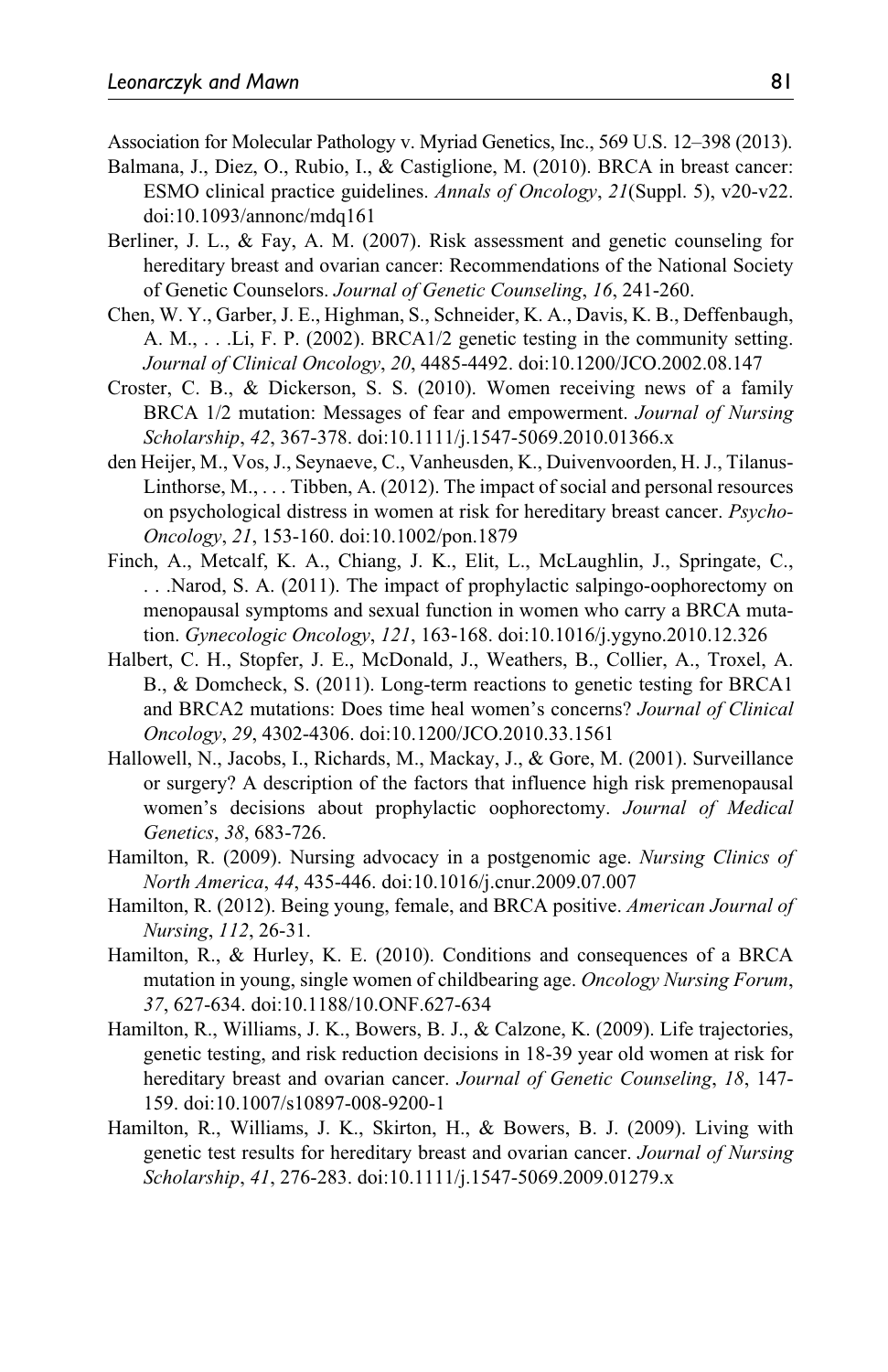- Iodice, S., Barile, M., Rotmensz, N., Feroc, I., Bonanni, B., Radice, P., . . .Gandini, S. (2010). Oral contraceptive use and breast or ovarian cancer risk in BRCA 1/2 carriers: A meta-analysis. *European Journal of Cancer*, *46*, 2275-2284.
- Jenkins, J., Calzone, K. A., Dimond, E., Liewehr, D. J., Steinberg, S. M., Jourkiv, O., . . .Kirsch, I. R. (2007). Randomized comparison of phone versus in-person BRCA1/2 predisposition genetic testing result disclosure. *Genetics in Medicine*, *9*, 487-495. doi:10.1097/GIM.0b013.e31812e6220
- Kenen, R. H., Shapiro, P. J., Friedman, S., & Coyne, J. (2007). Peer support in coping with medical uncertainty: Discussion of oophorectomy and hormone replacement therapy on a web-based message board. *Psycho-Oncology*, *16*, 763-771. doi:10.1002/pon.1152
- King, M., Wieand, S., Hale, K., Lee, M., Walsh, T., Owens, K., . . .Fisher, B. (2001). Tamoxifen and breast cancer incidence among women with inherited mutations in BRCA 1 and BRCA 2. *Journal of the American Medical Association*, *286*, 2251-2256.
- Kurian, A. W., Sigal, B. M., & Plevritis, S. K. (2010). Survival analysis of cancer risk reduction strategies for BRCA 1/2 mutation carriers. *Journal of Clinical Oncology*, *28*, 222-231. doi:10.1200/JCO.2009.22.7991
- Loescher, L. J., Lim, K. H., Leitner, O., Ray, J., D'Souza, J., & Armstrong, C. M. (2009). Cancer surveillance behaviors in women presenting for clinical BRCA genetic susceptibility testing. *Oncology Nursing Forum*, *36*, E57-E67.
- Lynch, H. T., Snyder, C. L., Lynch, J. F., Riley, B. D., & Rubinstein, W. S. (2003). Hereditary breast-ovarian cancer at the bedside: Role of the medical oncologist. *Journal of Clinical Oncology*, *21*, 740-753.
- Metcalfe, K. A., Foulkes, W. D., Kim-Sing, C., Ainsworth, P., Rosen, B., Armel, S., . . . Narod, S. A. (2008). Family history as a predictor of uptake of cancer prevention procedures by women with a BRCA1 or BRCA2 mutation. *Clinical Genetics*, *73*, 474-479. doi:10.1111/j.1399-0004.2008.00988.x
- Metcalfe, K. A., Poll, A., O'Connor, A., Gershman, S., Armel, S., Finch, A., . . . Narod, S. A. (2007). Development and testing of a decision aid for breast cancer prevention for women with a BRCA 1 or BRCA 2 mutation. *Clinical Genetics*, *72*, 208-217. doi:10.1111/j.1399-0004.2007.00859x
- Metcalfe, K. A., Snyder, C., Seidel, J., Hanna, D., Lynch, H., & Narod, S. (2005). The use of preventative measures among healthy women who carry a BRCA1 or BRCA2 mutation. *Familial Cancer*, *4*, 97-103. doi:10.1007/s10689-005-4215-3
- Moustakas, C. (1994). *Phenomenological research methods*. Thousand Oaks, CA: SAGE.
- Myriad. (2011, July 29). *Myriad applauds the court of appeals' decision to uphold gene patenting*[. Retrieved from http://investor.myriad.com/releasedetail.](http://investor.myriad.com/releasedetail.cfm?ReleaseID=595288) cfm?ReleaseID=595288
- National Cancer Institute. (2013). *Genetics of breast and ovarian cancer*. Retrieved from http://www.cancer.gov/cancertopics/pdq/genetics/breast-andovarian/healthprofessional/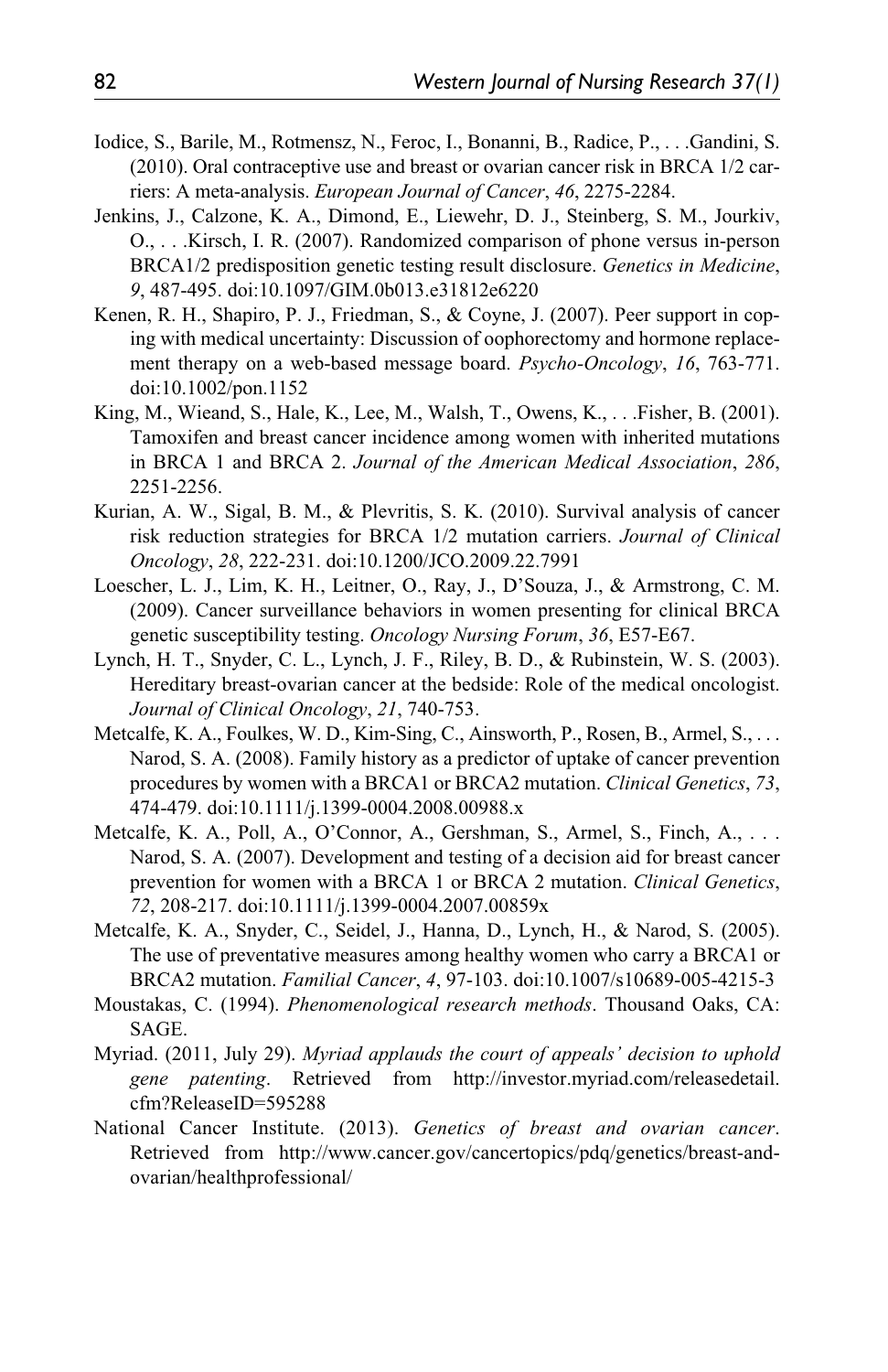- National Comprehensive Cancer Network. (2013). *NCCN clinical practice guidelines in oncology (NCCN GuidelinesTM) Genetic/familial high-risk assessment: Breast and ovarian version 4*. Retrieved from http://www.nccn.org/professionals/physician\_gls/PDF/genetics\_screening.pdf
- Phillips, K. A., Jenkins, M. A., Lindeman, G. J., McLachlan, S. A., McKinley, J. M., Weideman, P. C., . . .Friedlander, M. L. (2006). Risk-reducing surgery, screening and chemoprevention practices of BRCA 1 and BRCA 2 mutation carriers: A prospective cohort study. *Clinical Genetics*, *70*, 198-206. doi:10.1111/j.1399- 0004.2006.00665.x
- Rebbeck, T., Kauff, N. D., & Domchek, S. M. (2009). Meta-analysis of risk reduction estimates associated with risk-reducing salpingo-oophorectomy in BRCA1 or BRCA2 mutation carriers. *Journal of the National Cancer Institute*, *101*, 80- 87. doi:0.1093/jnci/djn442
- Rice, L. W. (2010). Hormone prevention strategies for breast, endometrial and ovarian cancers. *Gynecologic Oncology*, *118*, 202-207. doi:10.1016/j.ygyno.2010.03.014
- Samuel, J. C., & Ollila, D. W. (2005-2006). Prophylaxis and screening options: Recommendations for young women with BRCA mutations. *Breast Disease*, *23*, 31-35.
- Schwartz, M. D., Kaufman, E., Peshkin, B. N., Isaacs, C., Hughes, C., DeMarco, T., . . .Lerman, C. (2003). Bilateral prophylactic oophorectomy and ovarian cancer screening following BRCA 1/BRCA 2 mutation testing. *Journal of Clinical Oncology*, *21*, 4034-4041.
- Schwartz, M. D., Peshkin, B. N., Tercyak, K. P., Taylor, K. L., & Valdimarsdottir, H. (2005). Decision making and decision support for hereditary breast-ovarian cancer susceptibility. *Health Psychology*, *24*, S78-S84. doi:10.1037/0278- 6133.24.4.S78
- Skirton, H., O'Connor, A., & Humphreys, A. (2012). Nurses' competence in genetics: A mixed method systematic review. *Journal of Advanced Nursing*, *68*, 2387-2398. doi:10.1111/j.1365-2648.2012.06034.x
- Snyder, C., Lynch, J., & Lynch, H. (2009). Genetic counseling and the advanced practice oncology nursing role in a hereditary cancer prevention clinic: Hereditary breast cancer focus (part I). *Breast Journal*, *15*(Suppl. 1), 2-10. doi:10.1111/ j.1524-4741.2009.00802.x
- van Oostrom, I., Meijers-Heijboer, H., Lodder, L. N., Duivenvoorden, H. J., van Gool, A. R., Seynaeve, C., . . . Tibben, A. (2003). Long-term psychological impact of carrying a BRCA 1/2 mutation and prophylactic surgery: A 5-year follow-up study. *Journal of Clinical Oncology*, *21*, 3867-3874.
- Welcsh, P. L., & King, M. C. (2001). BRCA 1 and BRCA 2 and the genetics of breast and ovarian cancer. *Human Molecular Genetics*, *10*, 705-713.
- Werner-Lin, A. (2008a). Beating the biological clock: The compressed family life cycle of young women with BRCA gene alterations. *Social Work in Health Care*, *47*, 416-437. doi:10.1080/00981380802173509
- Werner-Lin, A. (2008b). Formal and informal support needs of young women with BRCA mutations. *Journal of Psychosocial Oncology*, *26*, 111-133. doi:10.1080/07347330802359776